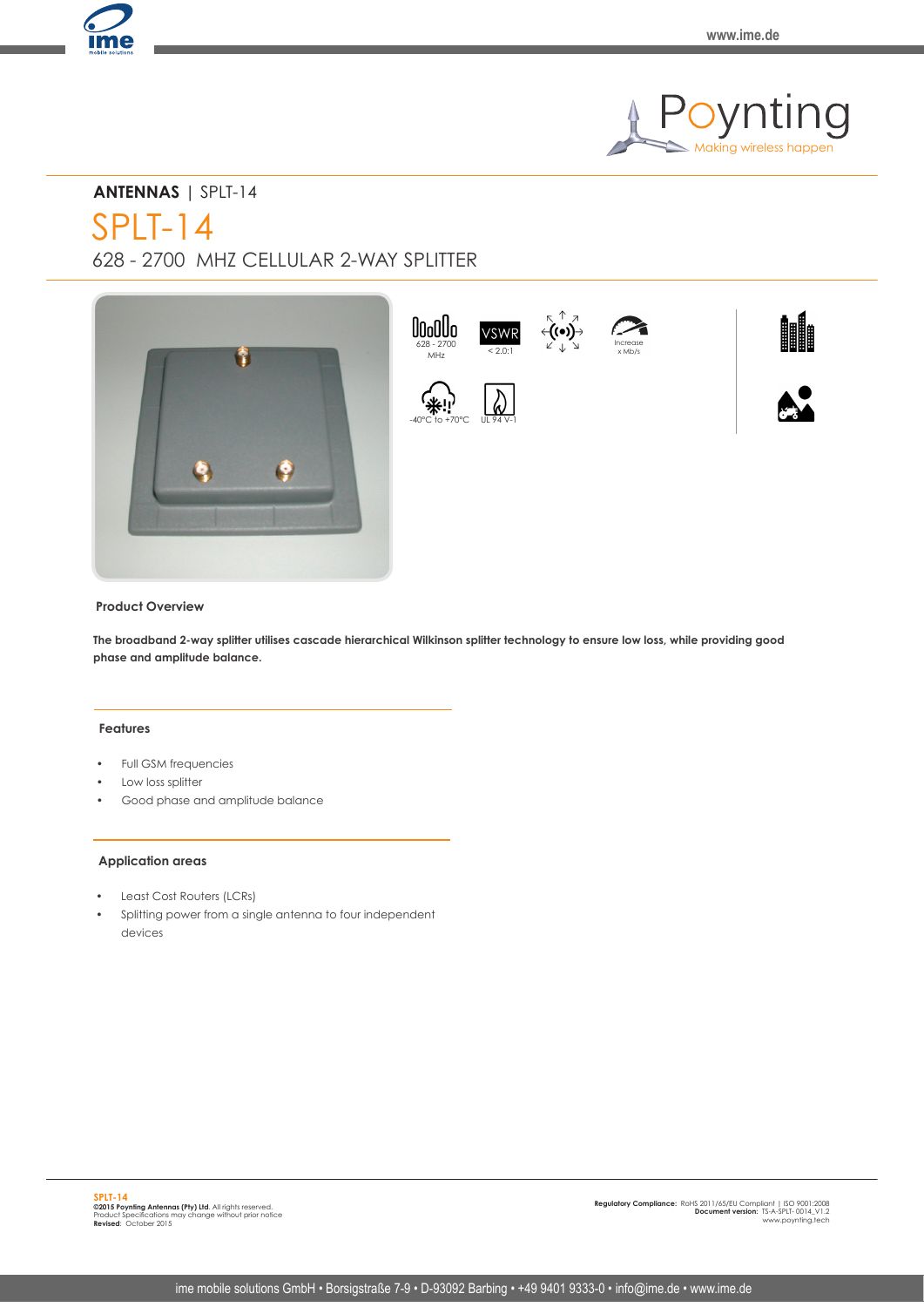

#### **Splitter Performance Plots**



**COUPLING:**



50  $40<sub>1</sub>$  $30$  $_{\rm 20}$  $\begin{array}{ccc}\n 20 & \log_{10} |S_{23}| & \text{dB} \\
\frac{1}{10} & 0 & \frac{1}{10}\n \end{array}$  $.20$  $-30$  $-40$  $-50$ 1500 2000<br>Frequency, MHz